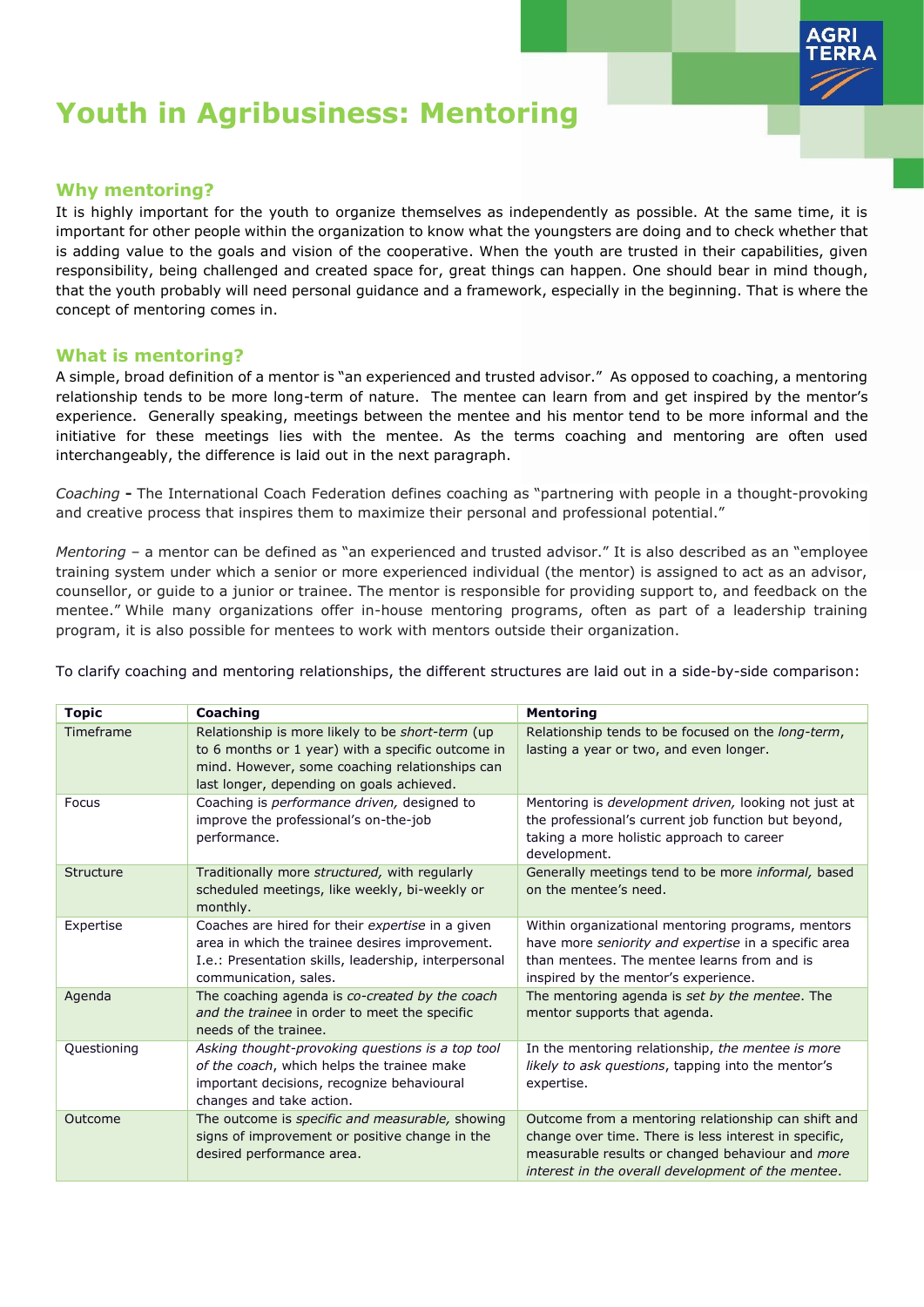# **Mentoring within Agriterra's Youth Programme**

When a young person is mentored effectively, he will feel taken seriously and as a result, he will more likely take on responsibilities and initiatives. Mentors can help youth to understand the culture, values, organisational structure of the cooperative. They motivate, provide feed back and provide guidance by asking questions. This specific mentoring style puts the mentees into action towards reaching their goals. The approach fits with the vision we have for the youth programme, in which we want to encourage youth to take ownership and responsibility.



We ask all participants of the Youth in Agribusiness programme of Agriterra to install a mentor for:

•Youth Groups (Council) and their members

•

•Young professionals within the rural employment facility of Agriterra.

What we aim to achieve with the youth in terms of mentoring is two-fold:

- Task-oriented; emphasis on gaining knowledge and skills
	- *-* Supporting youth in finding their way in the organisation and understanding the organisational structure as well as their (new) responsibilities and tasks.
	- *-* Assist youth in how to achieve goals in an efficient way, focused on giving them the space first to find out how they can organise themselves and how to organise activities.
	- *-* Giving responsibility and room for own interpretation; this motivates to take initiative.
	- *-* Teaching new skills, like how to chair a meeting, negotiating or making an project plan.
- • Person-oriented; emphasis on learning or changing behaviour
	- *-* Creating space for youth through a relationship of trust, which makes them feel comfortable in taking up that space.
	- Giving young people the feeling that they are taken seriously and that they have a voice and something to offer.
	- *-* Making sure they feel appreciated and challenged.
	- *-* Increasing their self-knowledge and self-confidence.
	- *-* Training them in soft skills, as they are in the process of becoming future leaders.

*Note: check the Kick-Off Youth Workshop participant's manual to get advice on how to mentor youth, how to appreciate their input, how to keep them interested and how you can end a collaboration in a healthy way.*

# **Where to find a mentor?**

Ideally, a mentor is someone who has a connection to the organisation and who likes to work with young people. Most of the times the mentor will be a member of the cooperative and is either seated in the board or has a management position. We also encourage the youth to look around them and to think about who inspires them. These people are the ones they can ask to become their mentor.

If the youth group needs to be coached on specific skills, it can also look for a temporary extra mentor selected for their professionals skills, such as certain technical skills, marketing, finance, human resources, presentation skills or other valuable expertise like community or board services.

# **What does a mentor do?**

A mentor guides the youth so that they are able to achieve their goal, which they will realise by questions being asked, becoming empowered and reflecting together. Be aware that mentees can only be mentored if they:

- Want to; it should be attractive to them
- *-* Are able to; they need certain skills to do the task (do they have the skills),
- *-* Dare to; a safe environment and being allowed to make mistakes is key
- Undertake action; by themselves, with or without encouragement. But never driven by enforcement or judgement.

The mentor should take a modest attitude towards the mentee, because *they* have to do the 'work' and therefore, they are number one. Modesty does not mean that the mentor disappears into the background. The mentor is allowed to be clear and confrontational when needed. He needs to be handing over actions instead of imposing them and show openness and unconditional respect instead of judging. Above all, a mentor needs to be patient and should not expect results too quickly. To help mentors with this, we created some guidelines.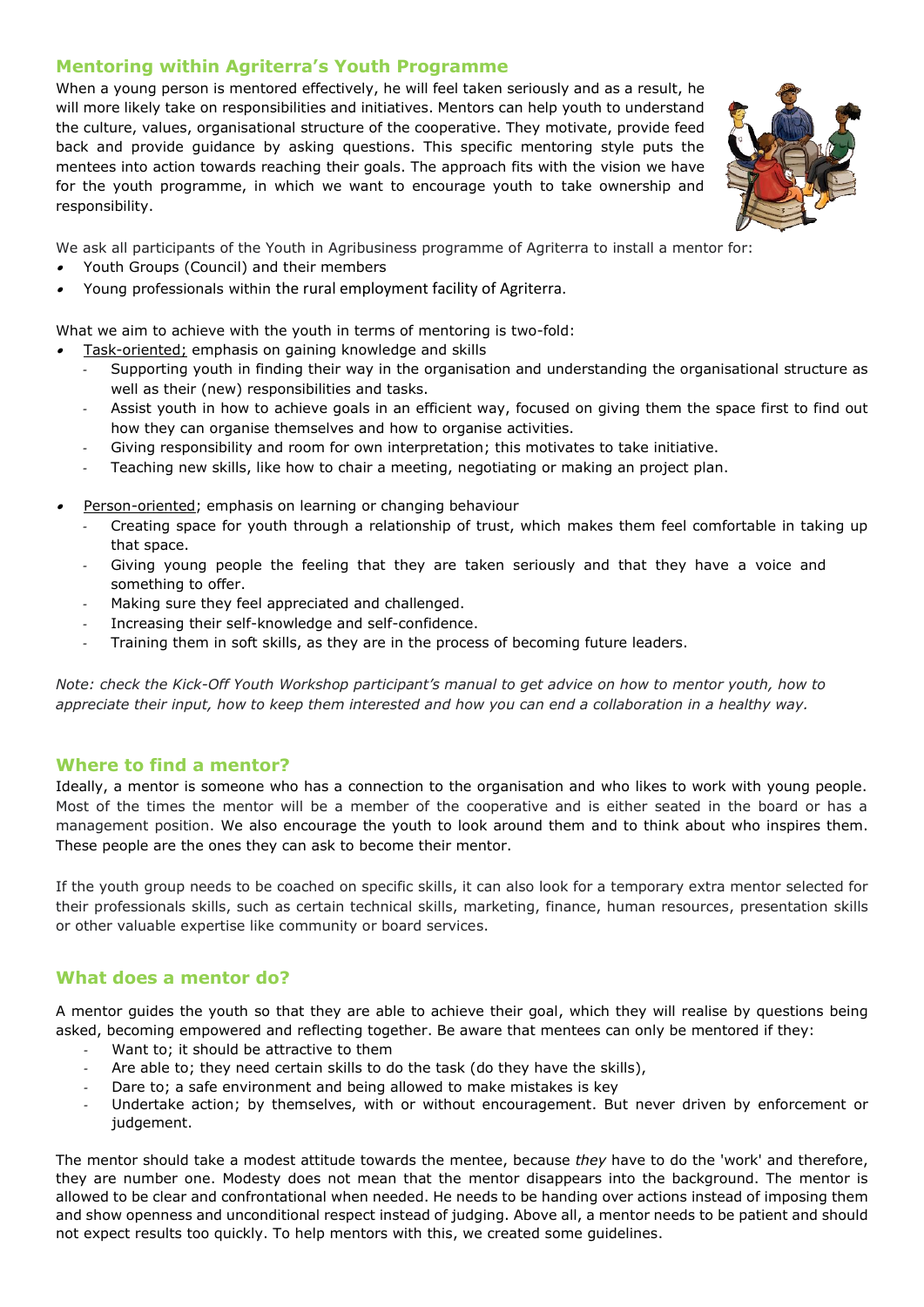# **Constructive mentoring**

The following guidelines will help mentors to become more effective in what they do:

- *-* **Help to set a clear goal;** what are the youth going to organise, when, for how many people, what are the costs and are there measurable results? Help the youth to make it SMART by asking questions.
- **The right match;** make sure there is a good match between the youth and the mentor. If there is no or just a little connection, find another mentor!
- **Regularity;** the mentees should arrange regular meetings to update the mentor and each other. You do not need to organise this, but keep an eye on whether they are still making progress. If not, set up a meeting yourself.
- **Safety**; give the youth space to make mistakes.
- *-* **Help to structure sessions (use FRED, see last page):**
	- Facts: what do we need to discuss?
	- Reactions: first reaction (on emotional level), does it go well, is it hard?
	- Explore: ask questions, explore possibilities, discuss what is needed.
	- Decide: who will undertake which action or put the final decision on paper.
- Ask questions: a good mentor asks questions and will continue to do so. He or she does not give instructions, compelling advice or directional suggestions, but asks questions to achieve maximum effect.
- **Evaluate results**; continuously, so not only in the end, but also in between.

# **Accompaniment Styles**

Young people who have never organized something before will need a different kind of guidance then those who are already very experienced. Do not forget that you could not do everything yourself either when you were young or started something new. You have learned a lot in recent years and you are no longer always aware of what you know or have learned.

#### Remember these steps in the learning process:

- *1.* **Not knowing that you don't know,** *unconscious incompetence: the individual does not understand or know how to do something and does not necessarily recognize the deficit, they may deny the usefulness of the skill.*
- *2.* **Knowing that you don't know,** *conscious incompetence: though the individual does not understand or know how to do something, he or she does recognize the deficit, as well as the value of a new skill in addressing the deficit.*
- *3.* **Knowing that you know,** *conscious competence: the individual understands or knows how to do something. However, demonstrating the skill or knowledge requires concentration.*
- *4.* **Not knowing that you know,** *unconscious competence: the individual has had so much practice with a skill that it has become "second nature" and sometimes even forgets that it was hard to do in former days. The skill can be performed while executing another task.*

#### Your mentee can be:

- *-* **Motivated - unmotivated** (or willing): If someone is unmotivated try to find out why. Does he not want or is he not skilled enough for the tasks and does he need more support?
- *-* **Insecure - confident**: The fact that someone is insecure, does not mean that he cannot do something. The same goes for someone who is very confident; that does not mean that this person can fulfil a task by default. I could very well mean that he is just convinced he can do it. Investigate this and adjust your guidance accordingly.
- **Experienced inexperienced**: Someone can be very experienced in organizing projects. Check the level of experience, taking to account different learning environments like work, school or volunteering.



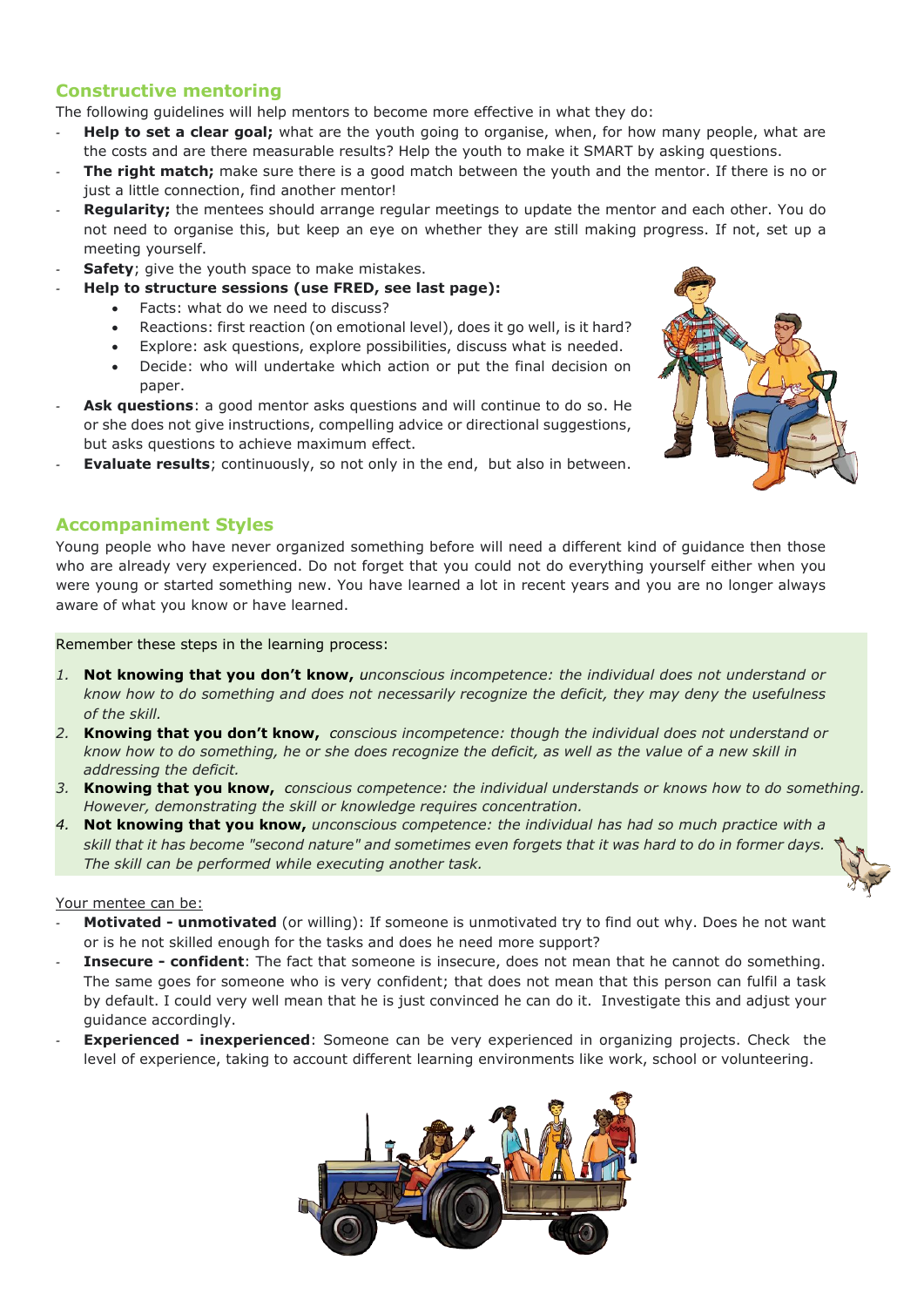This requires a different approach, namely:

- **Instructing**: If they have little experience and take a wait-and-see approach, you start with giving detailed instructions (assignment) and you closely monitor the performance of the tasks.
- *-* **Motivate & explain**: If they do not have sufficient experience to get started, but are motivated to think and work with you, indicate what needs to be done and give room to think along and ask questions. Explain why you are making certain decisions and ask for reactions and suggestions.
- *-* **Advise & collaborate**: If they have experience, but not the confidence yet to arrange everything, so share responsibilities in decision-making. Encourage personal input and initiatives and ask questions about uncertainties so that the young person can gain insight into the situation.
- *-* **Delegate**: The mentees are able to take own initiative, bear responsibility and work independently. They are motivated and see what needs to be done. Let the youth get to work themselves, but keep on following them and ask questions like: What else do you need to make the task a success?

*The effectiveness of an approach is not only person-dependent, but also situation-dependent.*

# **The art of asking questions**

A good mentor asks and continues to ask. He or she does not give instructions, compelling advice or directional suggestions, but asks questions to achieve maximum effect. The answers lead to more understanding, higher motivation and better learning efficiency. Only if you ask the right questions will you get an effective exchange of information.

### The art of asking questions: Listening, Summarizing and Questioning.

- *-* **Listen**: Do not just listen with your ears, but with your whole body. By your posture (open posture, eye contact, nodding and humming, making notes ...) you show the other person that you are interested in what they have to say. Listen to the content as well as the tone of voice.
- **Summarize**: When the other person has completed his or her story or argument, summarize it in your own words. By summarizing, you check whether you have understood the message correctly. If this is not the case, you give the other person the opportunity to supplement or correct.
- *-* **Continue asking questions**: Look for leads to continue asking questions. Be on the lookout for vagueness, subjective statements, assumptions, general truths and formulations with 'must' or 'can'. These language patterns often hide valuable information. Pay attention to what the other person says and what he is not saying. This way you get more information. (Example: "The participants were satisfied." → How do you know?; or: "I arranged for that speaker"  $\rightarrow$  Which specific agreements have you made?)

### Different types of questions

There are different types of questions. Which type is most suitable depends on your goal and the situation. An experienced questioner switches between the different question types according to the situation:

- **Open questions**: By making use of open questions, you let the other person talk without restraint. You gather broad, general information and because you give the other person space. Open questions are great for creating a good relationship. A disadvantage can be that using open questions take a lot of time. In that case, it can be difficult to remember all information and steer the conversation in a certain direction. Example: How did the preparations go so far? What keeps you busy?
- *-* **Closed questions**: When you need specific information, ask closed questions. Closed questions limit the answering options. They are suitable if you want to collect specific information in a short period of time. Example: Did you rent a meeting room? How many participants showed up?
- **Suggestive questions:** A special category is the suggestive question. The desired answer already resounds in your question. Suggestive questions are generally not recommended, but they can be useful sometimes, for example if you want to persuade the other person or if you want confirmation of a common goal. It becomes problematic if you are not aware that you are asking suggestive questions. That makes it hard to know whether you have received a socially desirable answer. Example: We are here to help you perform better, right? Don't you think asking person X could be a solution?

### **Be aware of the following:**

- *-* Formulate questions positively
- *-* Do not interpretate what the other means, but listen well, summarize and check if you understood it right.
- *-* Do not criticize answers (verbally or non-verbally).
- *-* Keep focus on the subject, delimitate the subject and do not ask questions on side paths.
- *-* Ask clear questions and one question at a time. Do not ask (too many) suggestive questions
- *-* Do not keep asking questions until it becomes painful, or about things that have already been discussed.
- *-* Do not try to impose your opinion to the mentee (for example with suggestive questions).